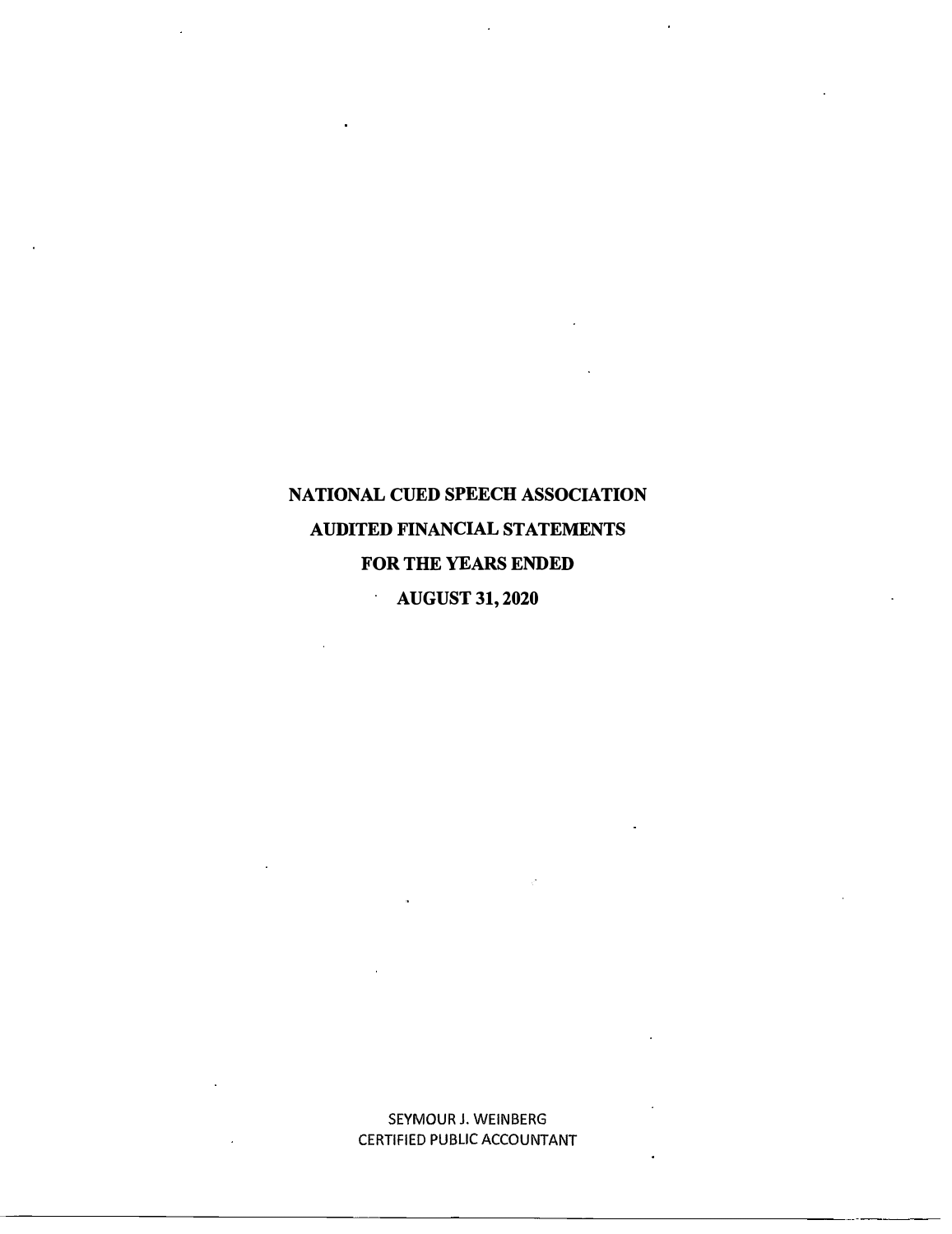## **TABLE OF CONTENTS**

 $\sim$ 

 $\hat{\mathcal{L}}$ 

|                             | Page |
|-----------------------------|------|
|                             |      |
| <b>Financial Statements</b> |      |
|                             |      |
|                             |      |
|                             |      |
|                             |      |
|                             |      |
|                             |      |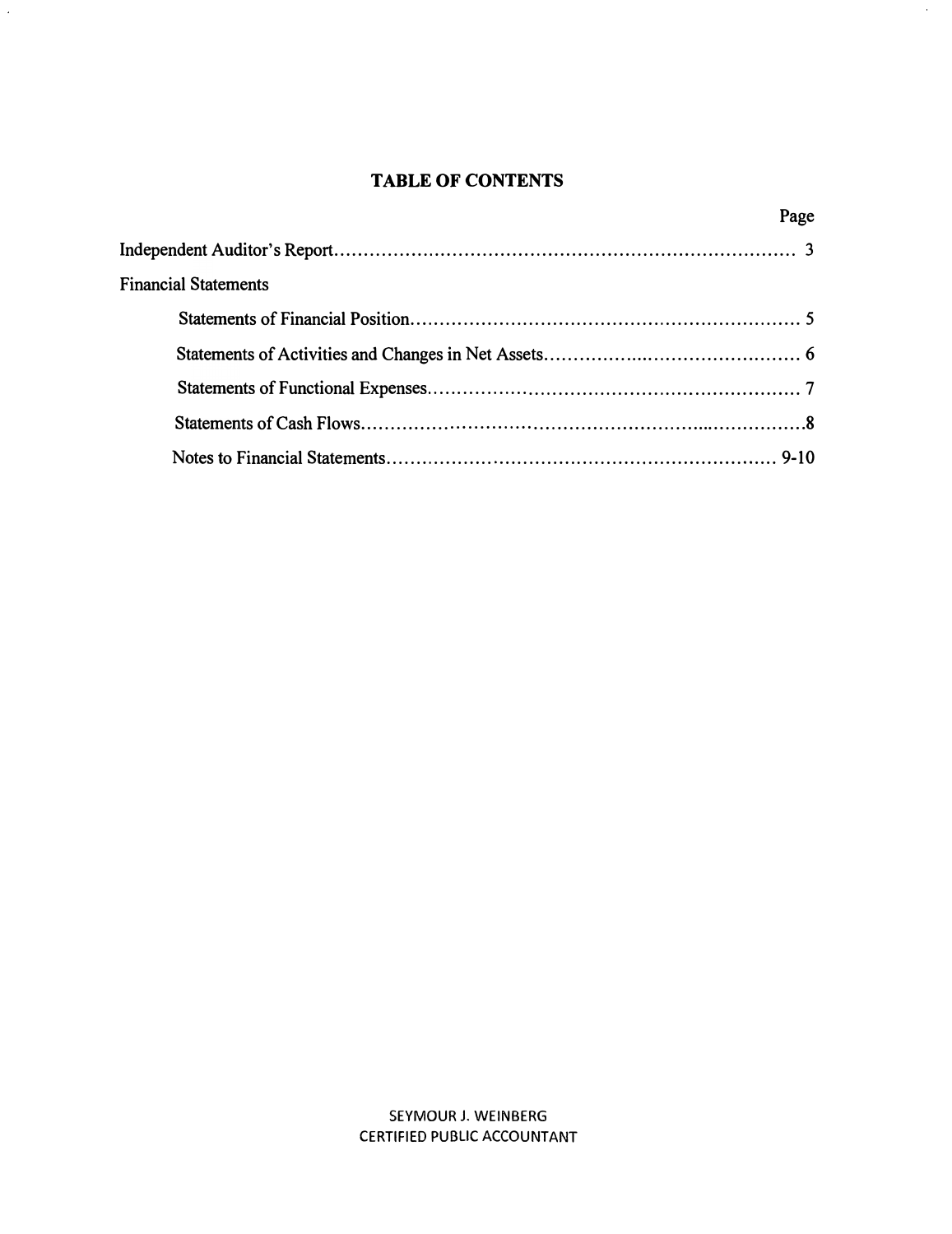## **SEYMOUR J. WEINBERG CERTIFIED PUBLIC ACCOUNTANT**

**2003 East 21**st **Street Brooklyn, NY 11229 Phone: 718-339-1500 Fax: 718-339-1511 E-mail: sjw@sjweinbergcpa.com**

### **INDEPENDENT AUDITOR'S REPORT**

**To the Board of Directors of National Cued Speech Association** 

**I have audited the accompanying financial statements of National Cued Speech Association (a nonprofit organization), which comprise the statements of financial position as of August 31, 2020, and the related statements of activities and changes in net assets, functional expenses and cash flows for the years then ended, and the related notes to the financial statements.** 

### **Management's Responsibility for the Financial Statements**

**Management is responsible for the preparation and fair presentation of these financial statements in accordance with accounting principles generally accepted in the United States of America; this includes the design, implementation, and maintenance of internal control relevant to the preparation and fair presentation of financial statements that are free from material misstatement, whether due to fraud or error.** 

### **Auditor's Responsibility**

**My responsibility is to express an opinion on these financial statements based on my audits. I conducted my audits in accordance with auditing standards generally accepted in the United States of America. Those standards require that I plan and perform the audit to obtain reasonable assurance about whether the financial statements are free from material misstatement. An audit involves performing procedures to obtain audit evidence about the amounts and disclosures in the financial statements. The procedures selected depend on the auditor's judgment, including the assessment of the risks of material misstatement of the financial statements, whether due to fraud or error. In making those risk assessments, the auditor considers internal control relevant to the entity's preparation and fair presentation of the financial statements in order to design audit procedures that are appropriate in their circumstances, but not for the purpose of expressing an opinion of the effectiveness of the entity's internal control. Accordingly, I express no such opinion. An audit also includes evaluating the appropriateness of accounting policies used and the reasonableness of significant accounting estimates made by management, as well as evaluating the overall presentation of financial statements.** 

**I believe that the audit evidence I have obtained is sufficient and appropriate to provide a basis for my audit opinion.** 

### SEYMOUR J. WEINBERG CERTIFIED PUBLIC ACCOUNTANT

<u>and the company of the company of the company of the company of the company of the company of the company of the company of the company of the company of the company of the company of the company of the company of the com</u>

 $\sim 10^{-11}$ 

<u>.</u><br>1914 - Peterson III, president

الواد الفقاف

a marginal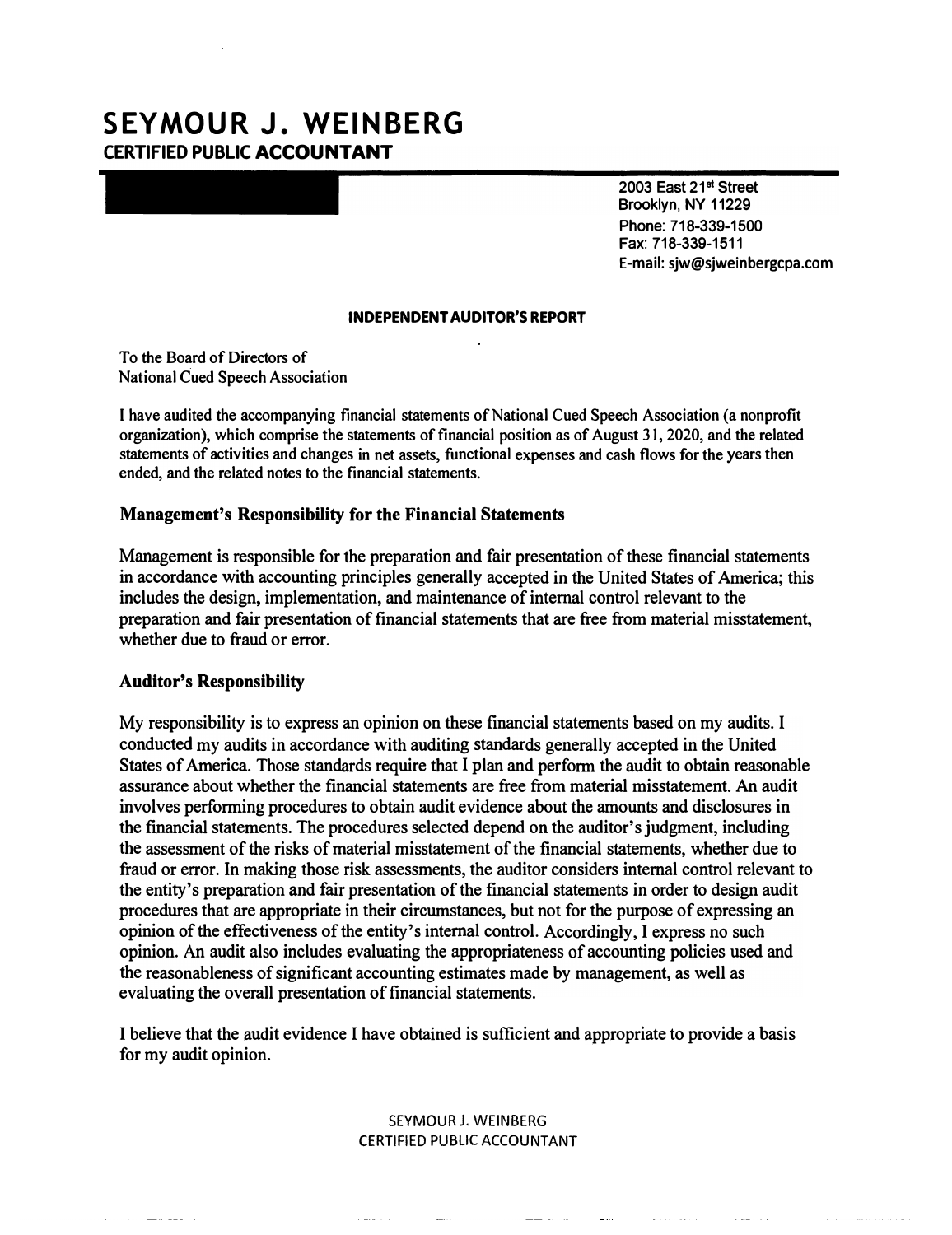### **Opinion**

**In my opinion, the financial statements referred to above present fairly, in all material respects, the financial position of National Cued Speech Association as of August 31, 2020 and the changes in its net assets and its cash flows for the years then ended in accordance with accounting principles generally accepted in the United States of America.** 

Sulmon Intersey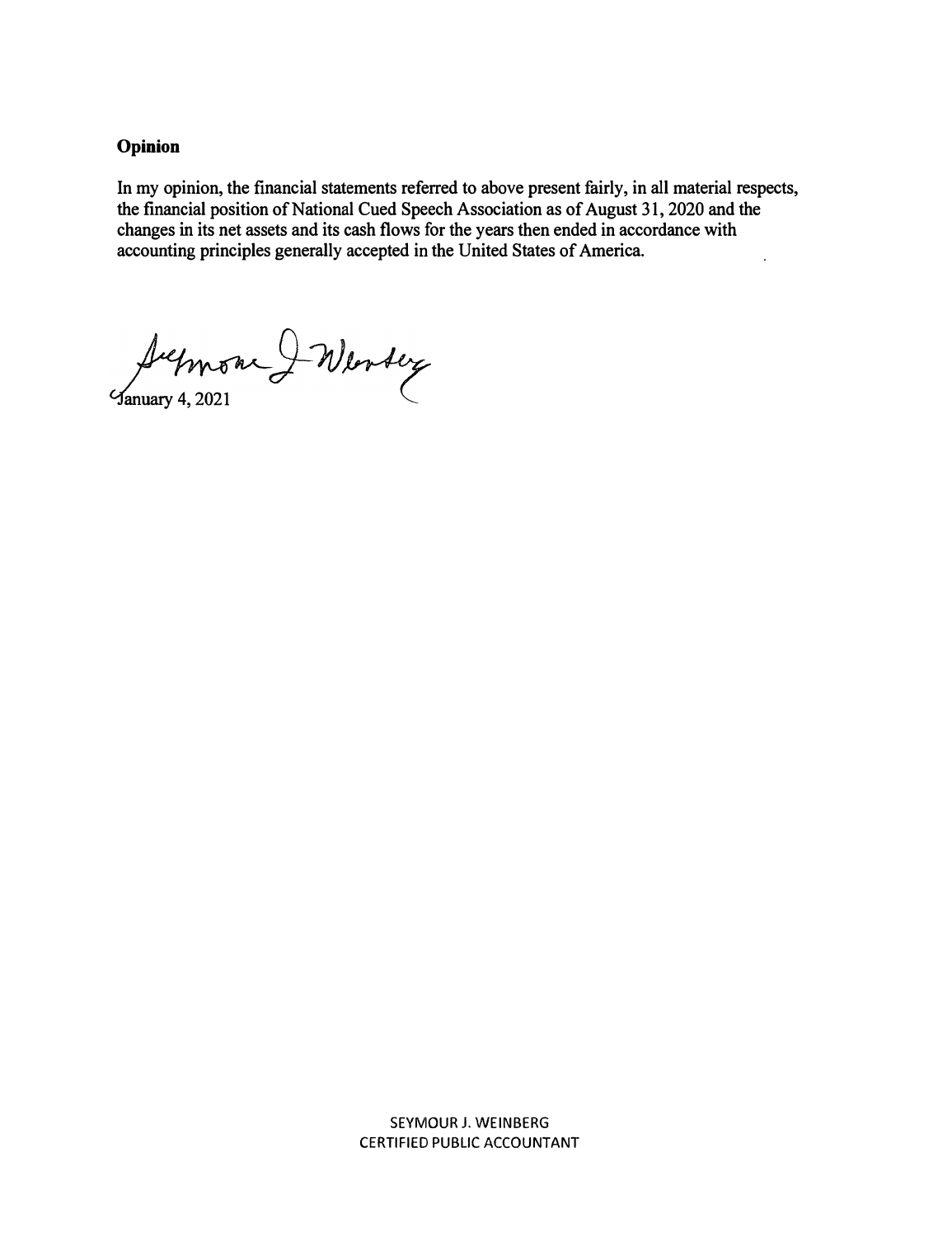## **NATIONAL CUED SPEECH ASSOCIATION STATEMENT OF FINANCIAL POSITION AS OF AUGUST 31, 2020**

| <b>Assets</b>                           |               |
|-----------------------------------------|---------------|
| Cash                                    | \$<br>86,986  |
| Investment                              | 19,165        |
| <b>Other current Assets</b>             | 57,000        |
| <b>Total Current Assets</b>             | 163,151       |
| <b>Total Assets</b>                     | 163,151       |
| <b>Liabilities and Net Assets</b>       |               |
| <b>Current Liabilities</b>              |               |
| Deferred Income-PPP Loan                | 5,000         |
| <b>Payroll Tax Liabilities</b>          | 609           |
| <b>Total Current Liabilities</b>        | 5,609         |
| Long Term Liabilities                   |               |
| <b>Advance SBA</b>                      | 1,000         |
| Note Payable - SBA                      | 43,500        |
| <b>Total Liabilities</b>                | \$<br>50,109  |
| <b>Net Assets</b>                       |               |
| <b>Without Donor Restrictions</b>       | \$<br>93,877  |
| <b>With Donor Restrictions</b>          | 19,165        |
| <b>Total Liabilities and Net Assets</b> | \$<br>163,151 |

**The accompanying disclosures are an integral part of the financial statements.** 

 $\sim$   $\sim$   $\sim$   $\sim$ 

 $\sim 10^{11}$  and  $\sim 10^{11}$ 

 $\sigma$  community momentum is a second contract of

-5- **SEYMOUR J. WEINBERG CERTIFIED PUBLIC ACCOUNTANT** 

المستحصل المستحققة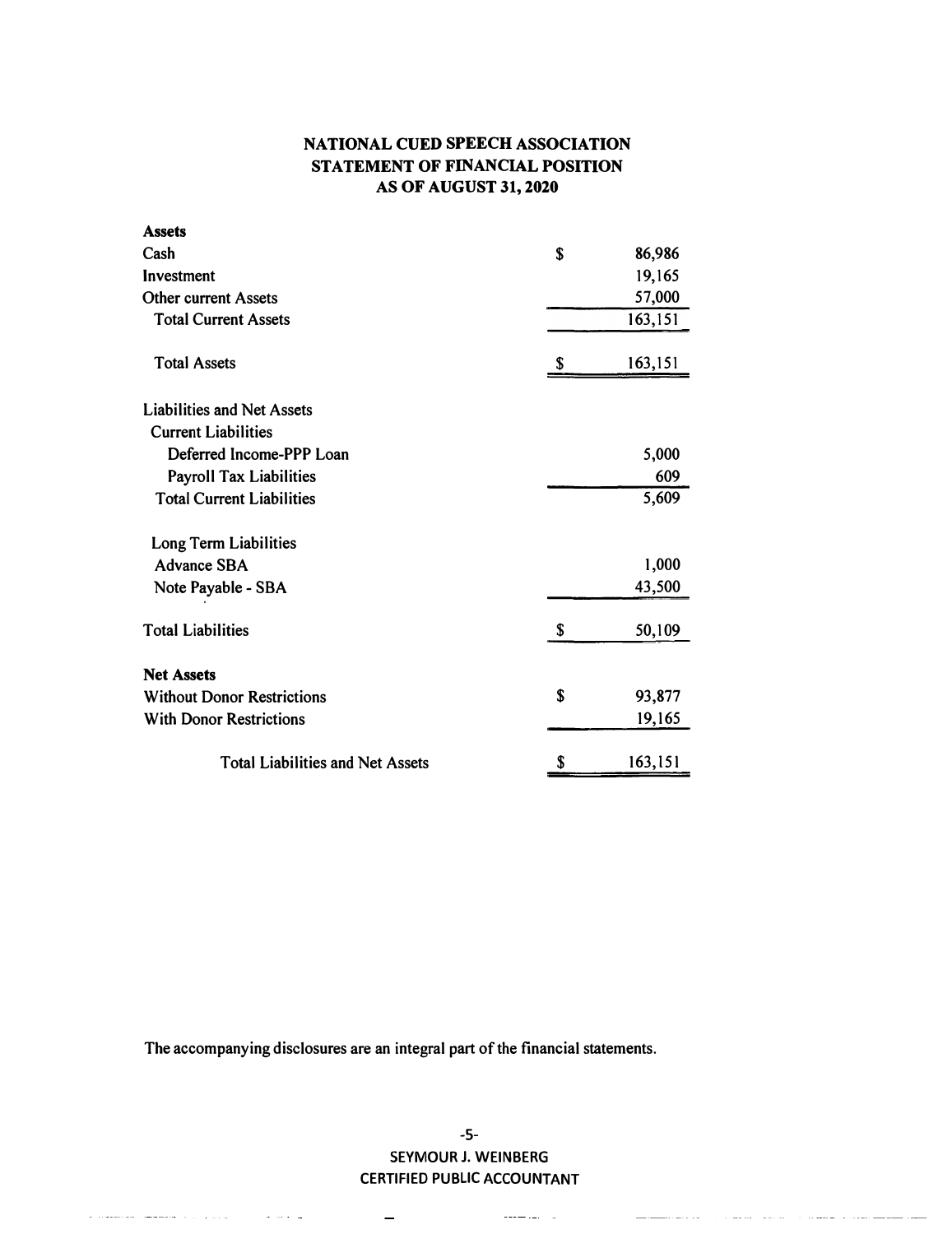## **NATIONAL CUED SPEECH ASSOCIATION STATEMENT OF ACTIVITIES FOR THE YEAR ENDED AUGUST 31, 2020**

|                             | <b>Net Assets</b><br><b>Restrictions</b> | <b>Without Donor</b> | <b>Net Assets</b><br><b>With Donor</b><br><b>Restrictions</b> | <b>Total</b> |
|-----------------------------|------------------------------------------|----------------------|---------------------------------------------------------------|--------------|
| <b>Revenues</b>             |                                          |                      |                                                               |              |
| <b>Donation Income</b>      | \$                                       | 81,177               |                                                               | \$<br>81,177 |
| Membership dues Income      |                                          | 5,635                |                                                               | 5,635        |
| <b>Assessment Income</b>    |                                          | 1,461                |                                                               | 1,461        |
| Investment Income           |                                          | 1,959                |                                                               | 1,959        |
| <b>Total Revenue</b>        | $\sqrt[3]{2}$                            | 90,232               |                                                               | \$<br>90,232 |
| <b>Expenses</b>             |                                          |                      |                                                               |              |
| Program expenses            |                                          | 65,182               |                                                               | 65,182       |
| Supporting services         |                                          |                      |                                                               |              |
| Management and general      |                                          | 16,607               |                                                               | 16,607       |
| Fundraising                 |                                          |                      |                                                               |              |
| Total expenses              | $\sqrt[3]{2}$                            | 81,789               |                                                               | \$<br>81,789 |
| Change in Net assets        |                                          | 8,443                |                                                               | 8,443        |
| Net Assets: August 31, 2020 | \$                                       | 8,443                |                                                               | \$<br>8,443  |

The accompanying disclosures are an integral part of the financial statements.

 $\Delta \phi$ 

 $\label{eq:2.1} \begin{split} \mathcal{L}_{\text{max}}(\mathcal{L}_{\text{max}},\mathcal{L}_{\text{max}},\mathcal{L}_{\text{max}},\mathcal{L}_{\text{max}},\mathcal{L}_{\text{max}}), \end{split}$ 

 $\mathcal{L}^{\text{max}}$  and  $\mathcal{L}^{\text{max}}$ 

 $\sim 100$  km s  $^{-1}$ 

 $\mathcal{L}^{\mathcal{L}}$ 

### **-6- SEYMOUR J. WEINBERG CERTIFIED PUBLIC ACCOUNTANT**

**Contract Contract** 

 $\label{eq:3.1} \mathcal{L} = \mathcal{L} \left( \mathcal{L} \right) \left( \mathcal{L} \right) \left( \mathcal{L} \right) \left( \mathcal{L} \right) \left( \mathcal{L} \right) \left( \mathcal{L} \right) \left( \mathcal{L} \right) \left( \mathcal{L} \right) \left( \mathcal{L} \right) \left( \mathcal{L} \right) \left( \mathcal{L} \right) \left( \mathcal{L} \right) \left( \mathcal{L} \right) \left( \mathcal{L} \right) \left( \mathcal{L} \right) \left( \mathcal{L} \right) \left( \mathcal$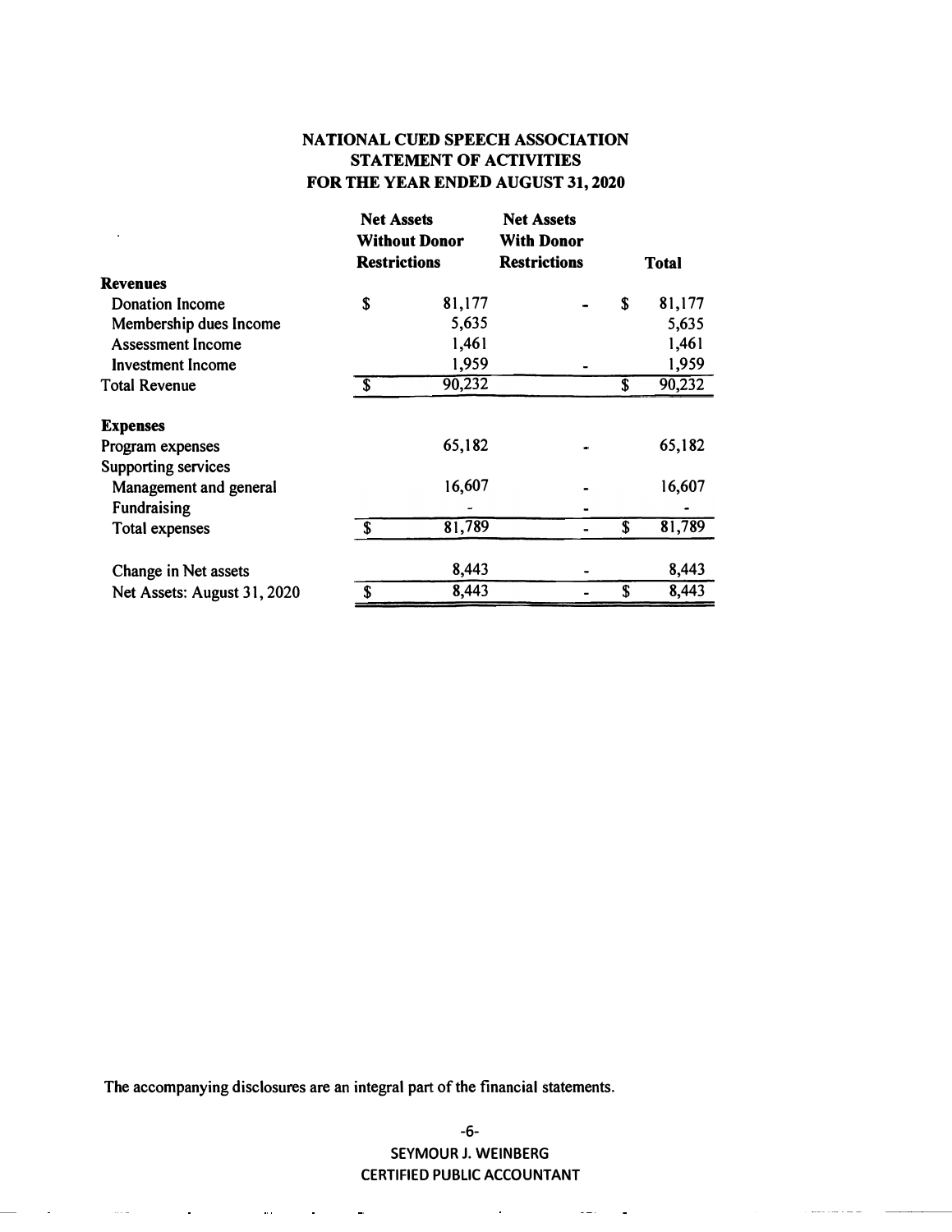### **NATIONAL CUED SPEECH ASSOCIATION STATEMENT OF FUNCTIONAL EXPENSES FOR THE YEAR ENDED AUGUST 31, 2020**

## **Expense Disclosures**

-

**Fiscal year 2019 expenses by both function and nature** 

|                                   | <b>Program Services</b> | <b>Supporting Service</b>     |                              |
|-----------------------------------|-------------------------|-------------------------------|------------------------------|
|                                   |                         | <b>Management and General</b> | <b>Total</b>                 |
| Accounting                        | 3,400                   |                               | 3,400                        |
| Assessment                        | 364                     |                               | 364                          |
| <b>Bank Charges</b>               | 826                     |                               | 826                          |
| <b>Board Support - Travel</b>     | 2,578                   |                               | 2,578                        |
| Bookkeeping                       | 2,500                   |                               | 2,500                        |
| <b>Campaign Fees</b>              | 2,315                   |                               | 2,315                        |
| <b>CLEAR</b> - Leadership Program | 756                     |                               | 756                          |
| Clerical help                     | 1,000                   |                               | 1,000                        |
| <b>Computer Expense</b>           | 1,058                   |                               | 1,058                        |
| <b>Copying and Printing</b>       | 3,146                   |                               | 3,146                        |
| Early Intervention Program        | 2,071                   |                               | 2,071                        |
| <b>Exhibit Expense</b>            | 668                     |                               | 668                          |
| <b>Liability Insurance</b>        | 38                      |                               | 38                           |
| Management                        | 15,000                  |                               | 15,000                       |
| <b>Membership Services</b>        | 485                     |                               | 485                          |
| Newsletter Expense                | 400                     |                               | 400                          |
| Office Expense                    |                         | 1,607                         | 1,607                        |
| Other Salaries and Wages          | 6,870                   |                               | 6,870                        |
| Payroll Expenses                  | 526                     |                               | 526                          |
| Scholarship                       | 1,000                   |                               | 1,000                        |
| Sponsorship                       | 6,500                   |                               | 6,500                        |
| <b>State Registration</b>         | 2,782                   |                               | 2,782                        |
| Telephone                         | 425                     |                               | 425                          |
| Transliterator                    | 23,126                  |                               | 23,126                       |
| Travel                            | 2,348                   |                               | 2,348                        |
| <b>Total</b>                      | 80,182<br>\$            | 1,607<br>$\boldsymbol{s}$     | 81,789<br>$\pmb{\mathbb{S}}$ |

**The accompanying disclosures are an integral part of the financial statements.** 

المداحية التباين

and the con-

<u> Alban (</u> ) and ( ) and ( ) and ( ) and ( ) and ( ) and ( ) and ( ) and ( ) and ( ) and ( ) and ( ) and ( ) and ( ) and ( ) and ( ) and ( ) and ( ) and ( ) and ( ) and ( ) and ( ) and ( ) and ( ) and ( ) and ( ) and ( ) a

 $\sim$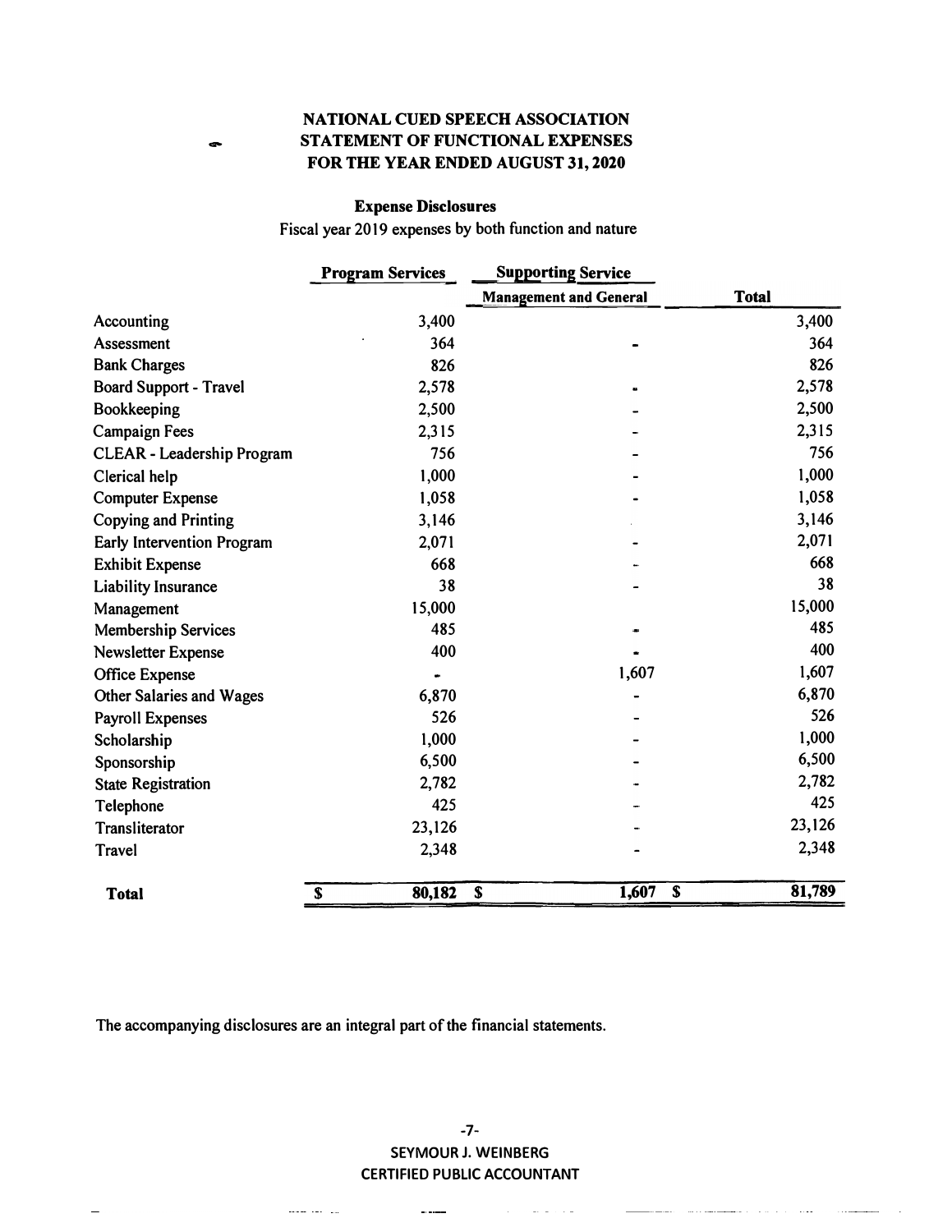## **NATIONAL CUED SPEECH ASSOCIATION STATEMENT OF CASH FLOWS- INDIRECT METHOD FOR THE YEAR ENDED AUGUST 31, 2020**

|                                                  |    | 2019    |  |
|--------------------------------------------------|----|---------|--|
| <b>Cash Flows From Operating Expenses</b>        |    |         |  |
| Change in net assets                             | \$ | 8,443   |  |
| <b>Adjustments to reconcile Net assets</b>       |    |         |  |
| Deferred Income- PPP Loan                        |    | 5,000   |  |
| Deferred Income- SBA Advance                     |    | 1,000   |  |
| <b>Payroll Taxes</b>                             |    | 609     |  |
| <b>Net cash Provided by Operation Activities</b> |    | 15,052  |  |
| <b>Investment Activities</b>                     |    |         |  |
| Fidelity investment: Wells Fargo2.800%           |    | 4,000   |  |
| Fidelity investment: Wells Fargo2.55%            |    | 4,000   |  |
| Fidelity investment: Compass BK Birmingham       |    | 4,000   |  |
| <b>Net Cash provided by Investing activities</b> |    | 12,000  |  |
| <b>Financing Activities</b>                      |    |         |  |
| Note Payable - SBA                               |    | 43,500  |  |
| Net Cash provided by Financing activities        |    | 43,500  |  |
| Net increase in cash                             |    | 70,552  |  |
| Cash, beginning of year                          |    | 35,599  |  |
| Cash, end of year                                | S  | 106,151 |  |

The accompanying disclosures are an integral part of the financial statements.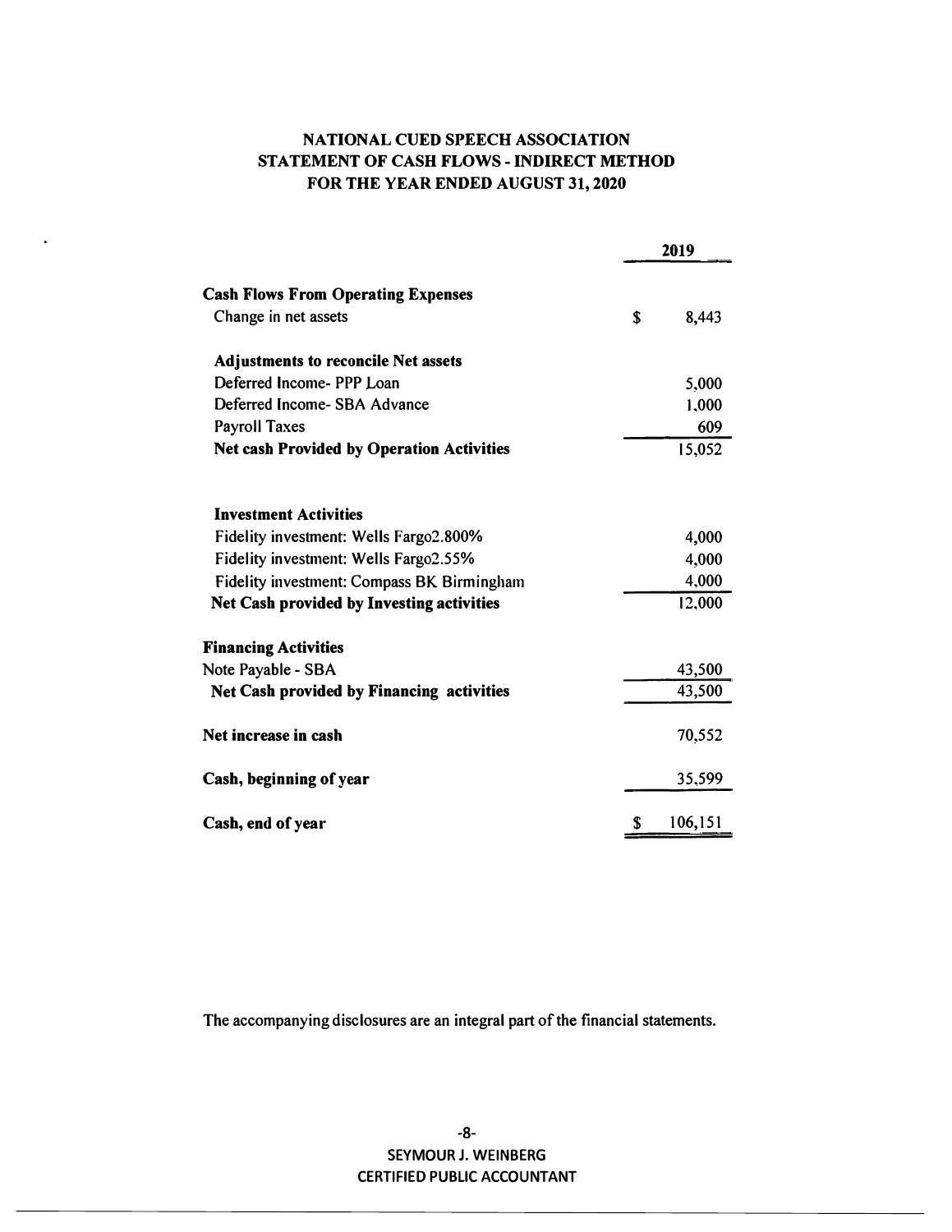## **NATIONAL CUED SPEECH ASSOCIATION NOTES TO FINANCIAL STATEMENTS AUGUST 31, 2020**

### **Note 1 - Organization and Summary of Significant Accounting Policies**

National Cued Speech Association (''the Organization") was formed in Rockville, Maryland in 1982, as a not-for-profit organization, to serve the needs of parents and special educators working with children who are deaf and hearing impaired. The NCSA is primarily an advocacy organization and focuses on outreach, family and educator support, as well as community-based education in the form of cue camps and sponsored workshops. The NCSA also provides instructor certification for teaching cued speech classes.

### *Basis of Accounting*

The accompanying financial statements have been prepared in accordance with standards for not-forprofit organizations adopted by the Financial Accounting Standards Board. They are stated on the accrual basis of accounting whereby expenses are recorded when incurred and donations are recorded when notice is received.

The Organization is governed by a volunteer Board of Directors who oversee the Organization's operations. All directors are independent. Revenues to support the Organization are primarily received from donations of cash.

The Organization reports information regarding its financial position and activities according to two classes of net assets: net assets with donor restrictions and net assets without donor restrictions.

### *Cash Equivalents*

NCSA considers temporary cash investments with a maturity date of three months or less when purchased to be cash equivalents. The carrying amount reported in the statements of financial position for cash and cash equivalents approximate their fair value.

### *Contributions*

Contributions received are recorded as net assets with donor restrictions or net assets without donor restrictions depending on the existence or nature of any donor restrictions.

### *Income Taxes*

The Internal Revenue Service has determined that NCSA is a tax-exempt organization under Internal Revenue Code section  $501(c)(3)$ ; accordingly, no provision for income taxes has been reflected in the accompanying financial statements.

### *Concentrations of Credit Risk*

The Organization has three bank accounts at a local bank. The accounts are insured, up to \$250,000 by the Federal Deposit Insurance Corporation. In addition, the Organization has a cash account in the amount of \$19, 165 at Fidelity Investments. The Organization has not experienced any losses and believes it is not exposed to any significant credit risk on cash.

> SEYMOUR J. WEINBERG CERTIFIED PUBLIC ACCOUNTANT